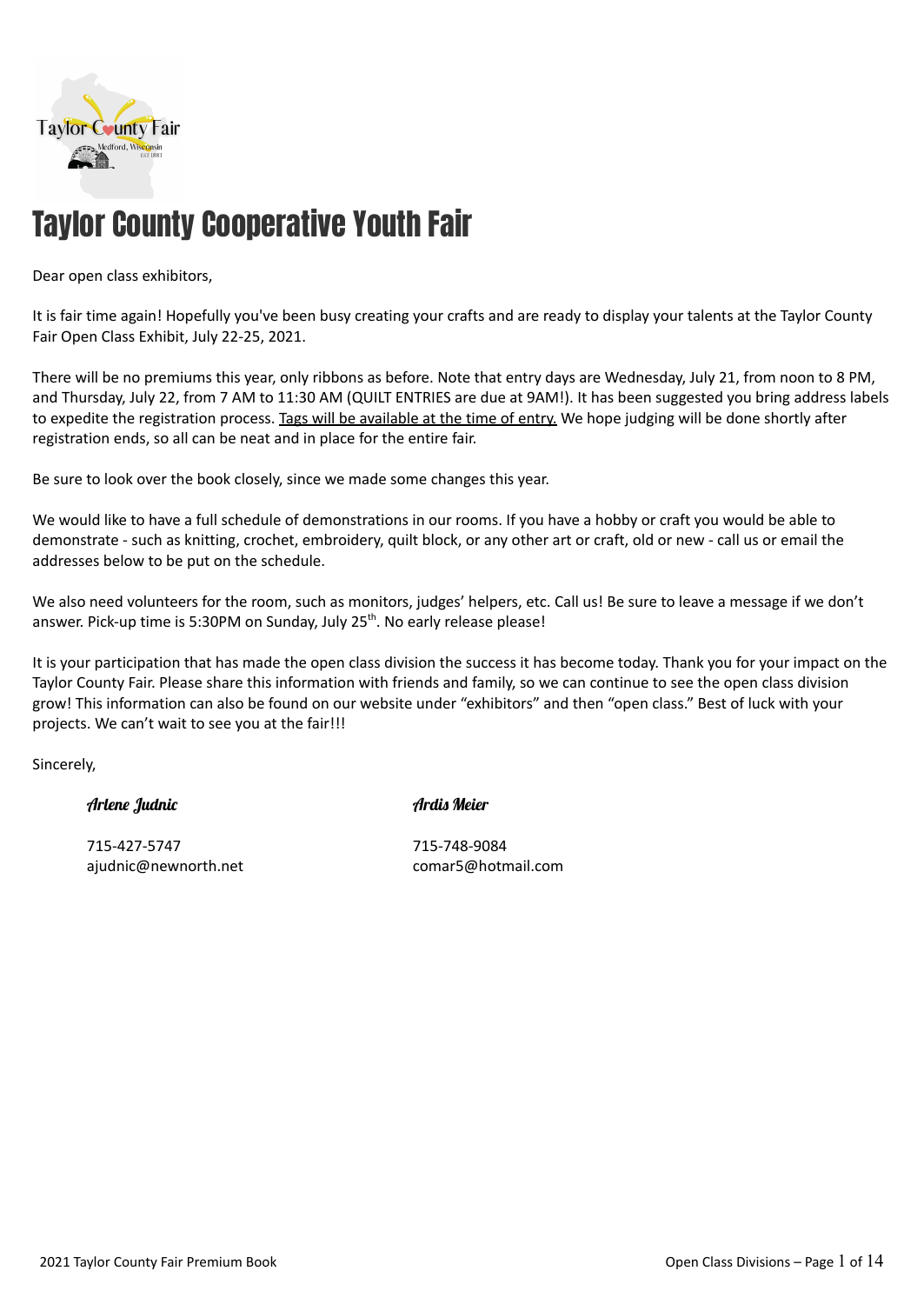# **2021 Taylor County Fair**

# 2021 Premium Book

# Open Class Division Departments Regular Judging System

Arlene Judnic, Co-Superintendent Home: 715-427-5747 Cell: 715-905-0764 ajudnic@newnorth.net

Ardis Meier, Co-Superintendent Home: 715-748-9084 comar5@hotmail.com

GENERAL OPEN CLASS DIVISION FAIR RULES -

- 1. Open Class Division participants may be 19 years of age and older.
- 2. Class are not for premiums (ribbons only).
- 3. All entries must be produced in the year of the fair.
- 4. One exhibit per premium number (one entry per lot).

# ENTRIES IN PLACE:

- 1. Entries may be delivered to the fairgrounds Wednesday, July 21st noon-8pm and Thursday, July 22nd, 7am-11:30am.
- 2. **Quilt Entries must be entered by 9am** on Thursday, July 22nd. All other entries are due by 11:30am.
- 3. Entry tags available during drop-off.

JUDGING SCHEDULE: Exhibits judging Thursday, July 22nd, time TBA.

# Visit us at witaylorcountyfair.com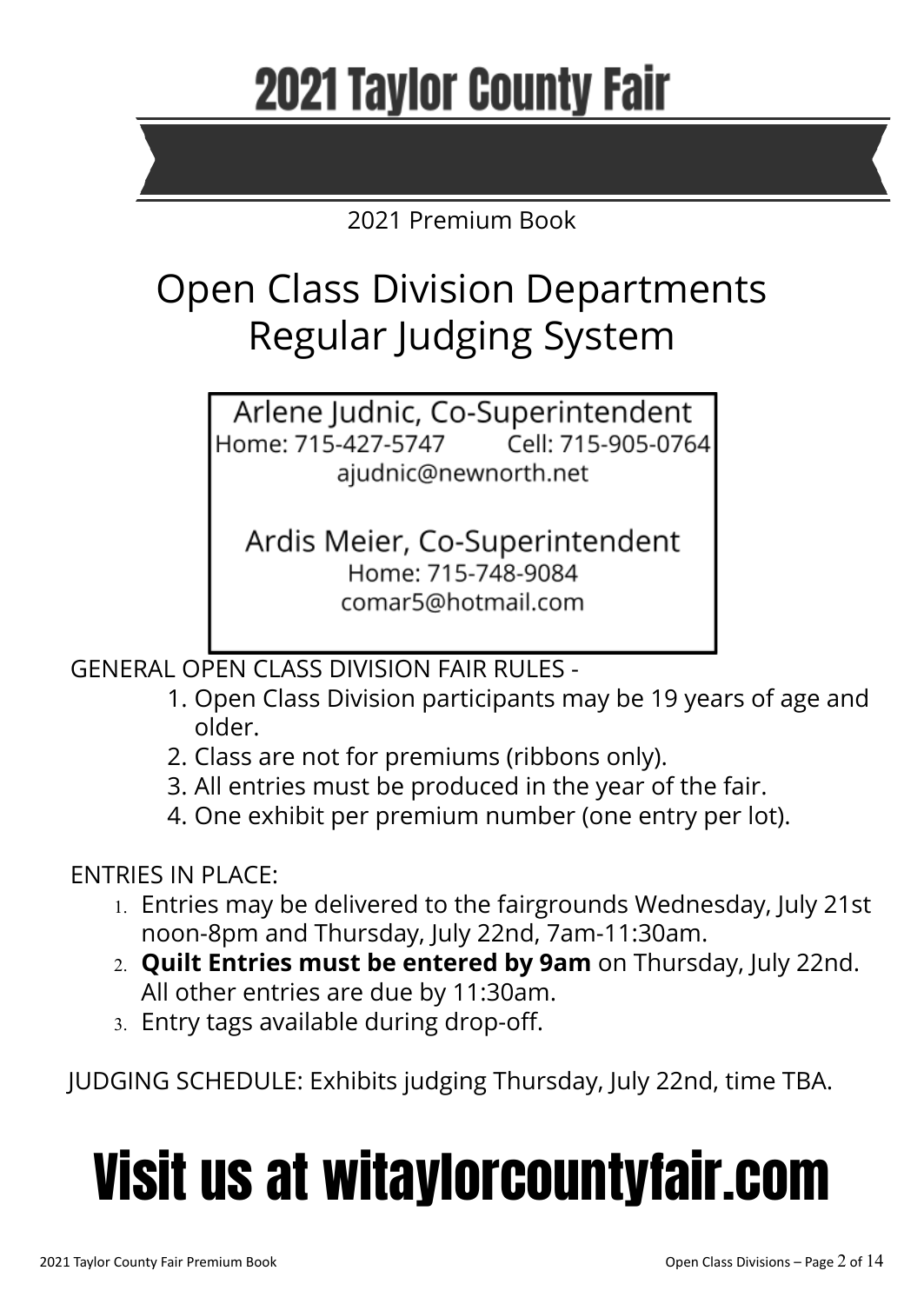# **Department A14 – Open Plants and Soil Sciences**

\* Tags must include variety/named – information needed for judge and public viewers.

**Class A – Vegetables A14**

| 1. Beets, red, 3                             |
|----------------------------------------------|
| 2. Beans, Green, 6 fresh in pod              |
| 3. Beans, Wax, 6 fresh in pod                |
| 4. Broccoli, 1 bunch                         |
| 5. Cabbage, green, 1 head                    |
| 6. Cabbage, red, 1 head                      |
| 7. Carrots, 3                                |
| 8. Cauliflower, 1 head                       |
| 9. Cucumbers, green, pickling, 3             |
| 10. Cucumbers, green, slicing, 1             |
| 11. Kale                                     |
| 12. Onions, red, 2                           |
| 13. Onions, white, 2                         |
| 14. Onions, yellow, 2                        |
| 15. Peas, 6 fresh in pod                     |
| 16. Peppers, bell type, 1                    |
| 17. Peppers, non-bell type, 1                |
| 18. Potatoes, red, 3                         |
| 19. Potatoes, white, 3                       |
| 20. Pumpkin, 1                               |
| 21. Squash, summer type, 1                   |
| 22. Squash, winter type, 1                   |
| 23. Squash, zucchini, 1                      |
| 24. Sweet Corn, 1 ear                        |
| 25. Tomatoes, green                          |
| 26. Tomatoes, red, 2                         |
| 27. Tomatoes, cherry, 6                      |
| 28. Any other vegetable, named               |
| 29. Vegetable box of at least five different |
| vegetables                                   |
| 30. Largest cabbage/Zucchini                 |
|                                              |

**Class B – Fruits\*(Fresh) A14**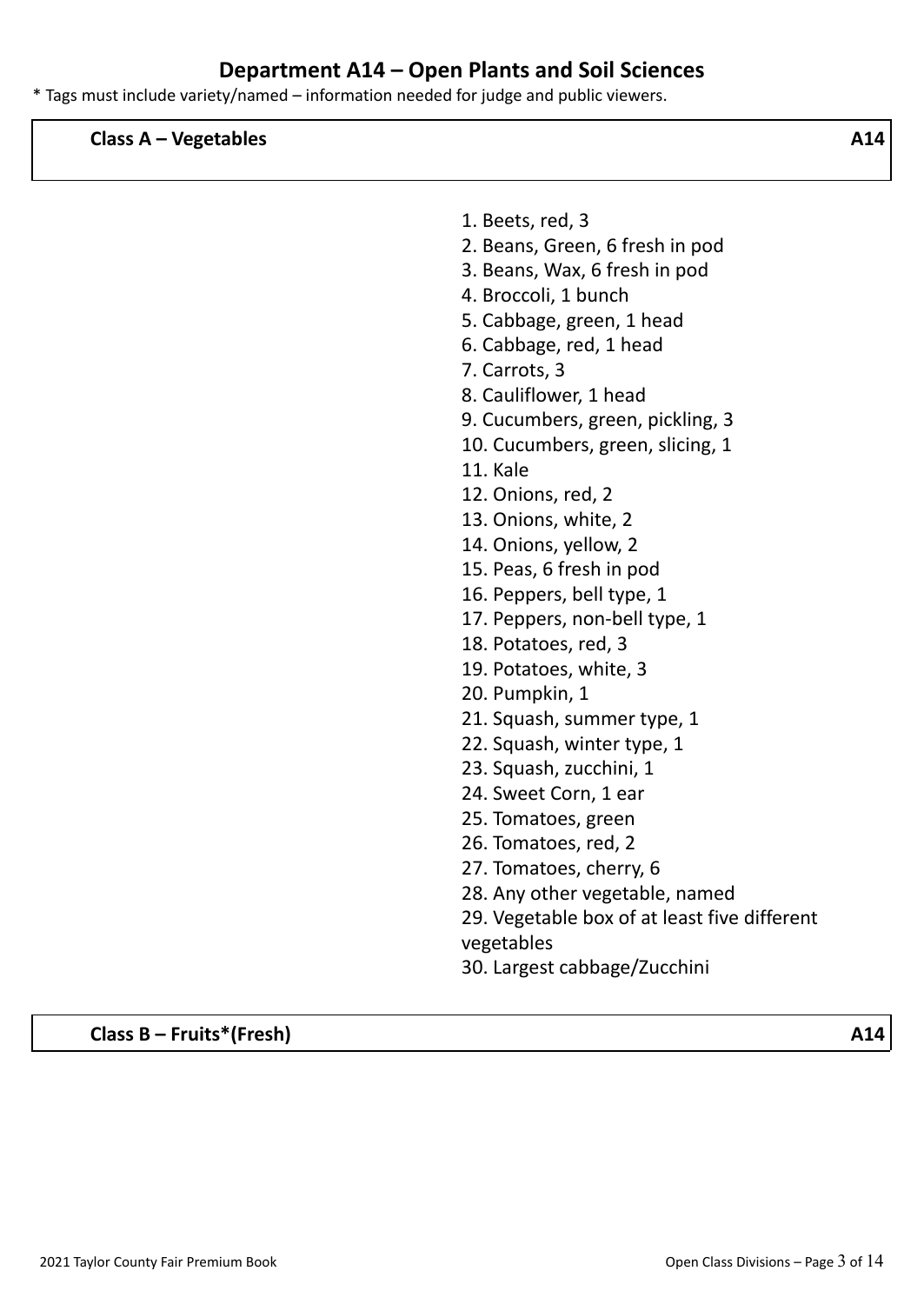#### 1. Apples, any named variety, 2

- 2. Grapes, any named variety, 1 bunch
- 3. Plums, any color, 4
- 4. Raspberries, 1 pint
- 5. Blueberries, 1 pint
- 6. Strawberries, 1 pint
- 7. Watermelon, 1
- 8. Muskmelon, 1
- 9. Any other fruit
- 10. Fruit display of at least five different fruits

#### **Class C – Herbs \*(Fresh) A14**

- 1. Basil, 3 stem
- 2. Chives, 6 stems
- 3. Cilantro
- 4. Dill, 1 head
- 5. Oregano
- 6. Parsley, 3 stems
- 7. Rosemary, 3 stems
- 8. Any other herb, (tag include variety,) 3 stems

#### **Department A15 – Open Flowers & House Plants**

#### **Class A – Floral Design A15**

- 1. Centerpiece Fresh Arrangement
- 2. Centerpiece Silk/Dried
- 3. Centerpiece Wildflowers
- 4. Wreath, Fresh
- 5. Wreath, Silk/Dried
- 6. Any Other Floral Design, Fresh
- 7. Any Other Floral Design, Silk/Dried

#### **Class B – House Plants A15**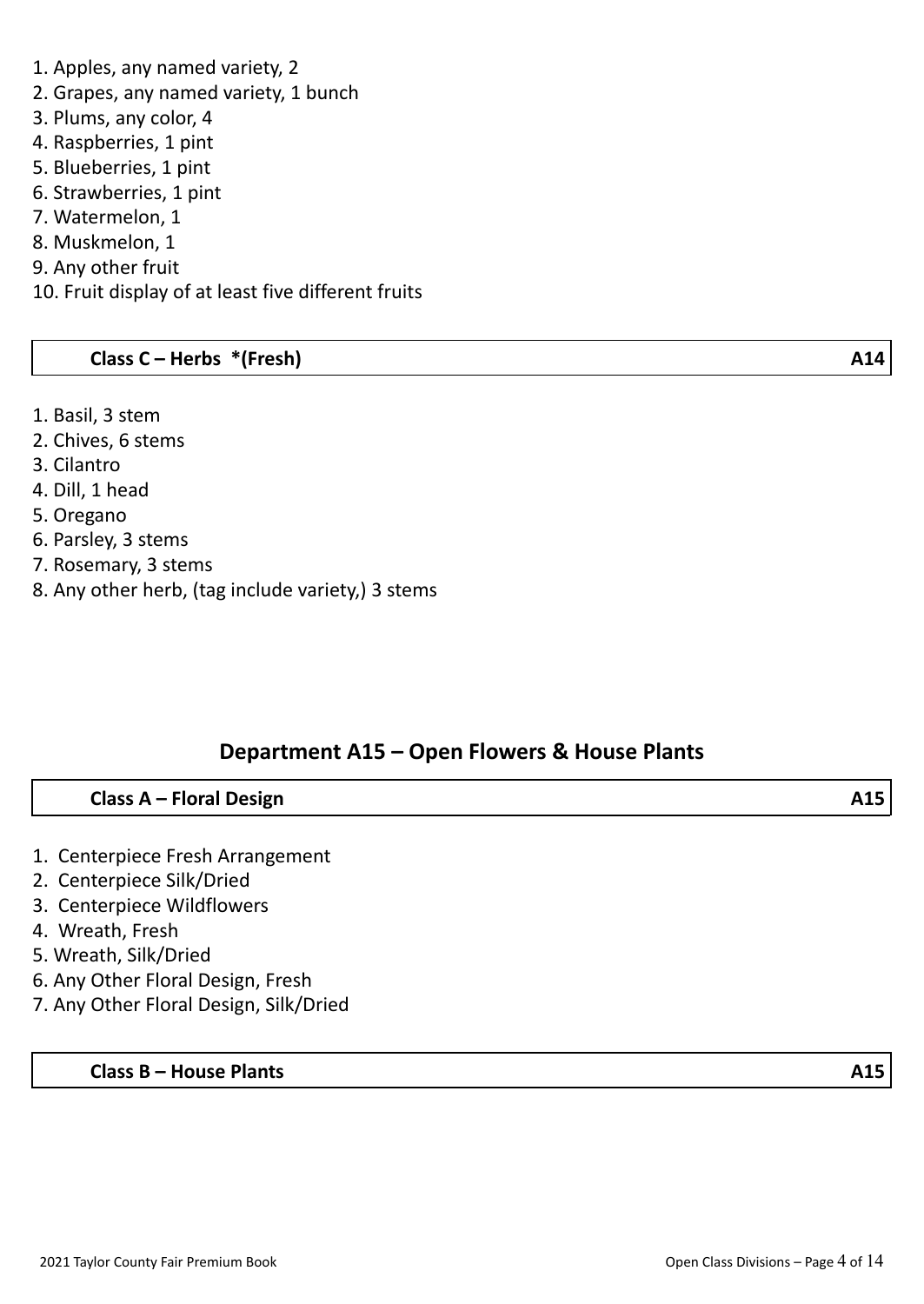- 1. Flowering Plant
- 2. Propagated Plant
- 3. Bulb Plant
- 4. 2 or more Foliage Plants, in same container
- 5. Dish Garden or Terrarium; Fairy Garden
- 6. Succulents/Fairy Garden
- 7. African Violet
- 8. Other House Plant

#### **Class C – Outdoor Potted Flowers A15**

- 1. Potted
- 2. Bulb
- 3. Propagated
- 4. Hanging
- 5. Patio sculpture garden

#### **Class D – Flowers A15**

**Three** blooms in a vase containing flower listed per lot.

- 1. Asters
- 2. Calendula
- 3. Cosmos
- 4. Dahlia
- 5. Dianthus
- 6. Gladiolas 1 stem
- 7. Gladiolas 3 stems
- 8. Marigolds large
- 9. Marigolds small
- 10. Pansies
- 11. Roses
- 12. Salvia
- 13. Snapdragons
- 14. Zinnias
- 15. Sunflower
- 16. Cone Flowers
- 17. Any Other Flower
- 18. Largest Sunflower Bloom (1)
- 19. Other Single Bloom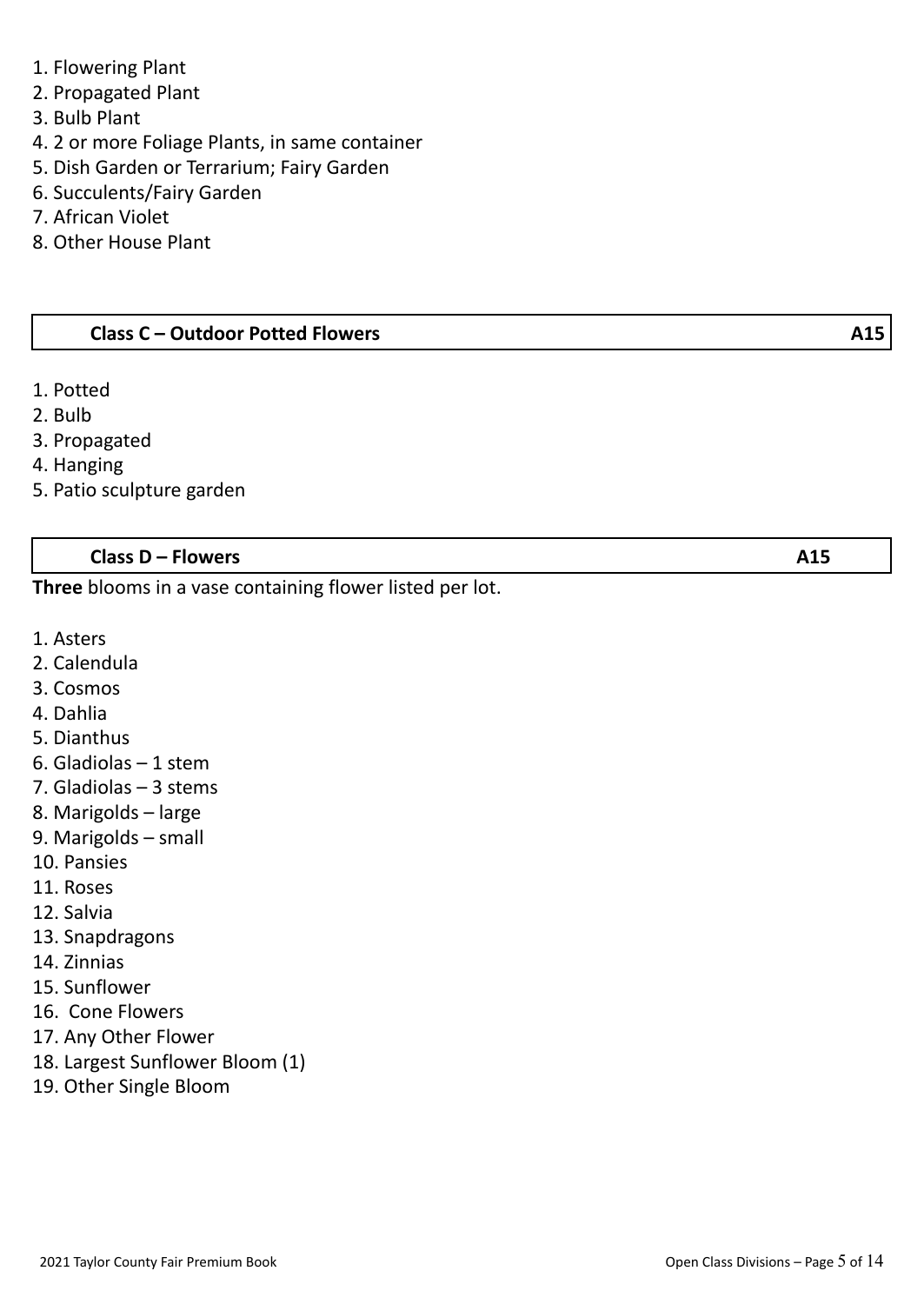#### **Class A – Natural Sciences Products A16**

- 1. Beeswax
- 2. Honey
- 3. Maple syrup
- 4. Maple syrup products
- 5. Eggs, Chicken, 1 dozen
- 6. Eggs, Other Fowl, 1 dozen
- 7. Other Natural Sciences Product

#### **Department A18 – Open Cultural & Fine Arts and Crafts**

| Class $A - Oil$ Painting                          | A18 |
|---------------------------------------------------|-----|
| Class B – Water Color and/or Tempera Painting     |     |
| <b>Class C - Acrylic Painting</b>                 |     |
| Class D - Crayon and/or Pastel Painting           |     |
| Class E - Mixed Media and/or Media not listed     |     |
| Class $F - Pen$ and/or Ink Drawing                |     |
| <b>Class G - Charcoal Drawing</b>                 |     |
| Class H - Pencil or Colored Pencil Drawing        |     |
| <b>Class I - Adult Coloring Book(Single Page)</b> |     |
| <b>Class J - Alcohol Painting</b>                 |     |
|                                                   |     |

- 1. Portrait
- 2. Landscape
- 3. Buildings
- 4. Still life
- 5. Seascape
- 6. Animal(s)
- 7. Birds
- 8. Floral
- 9. Vehicles & Equipment
- 10. (A-E) Any subject not listed
- 11. (A-E) Painting not on canvas

#### **Class K - Ceramics A18**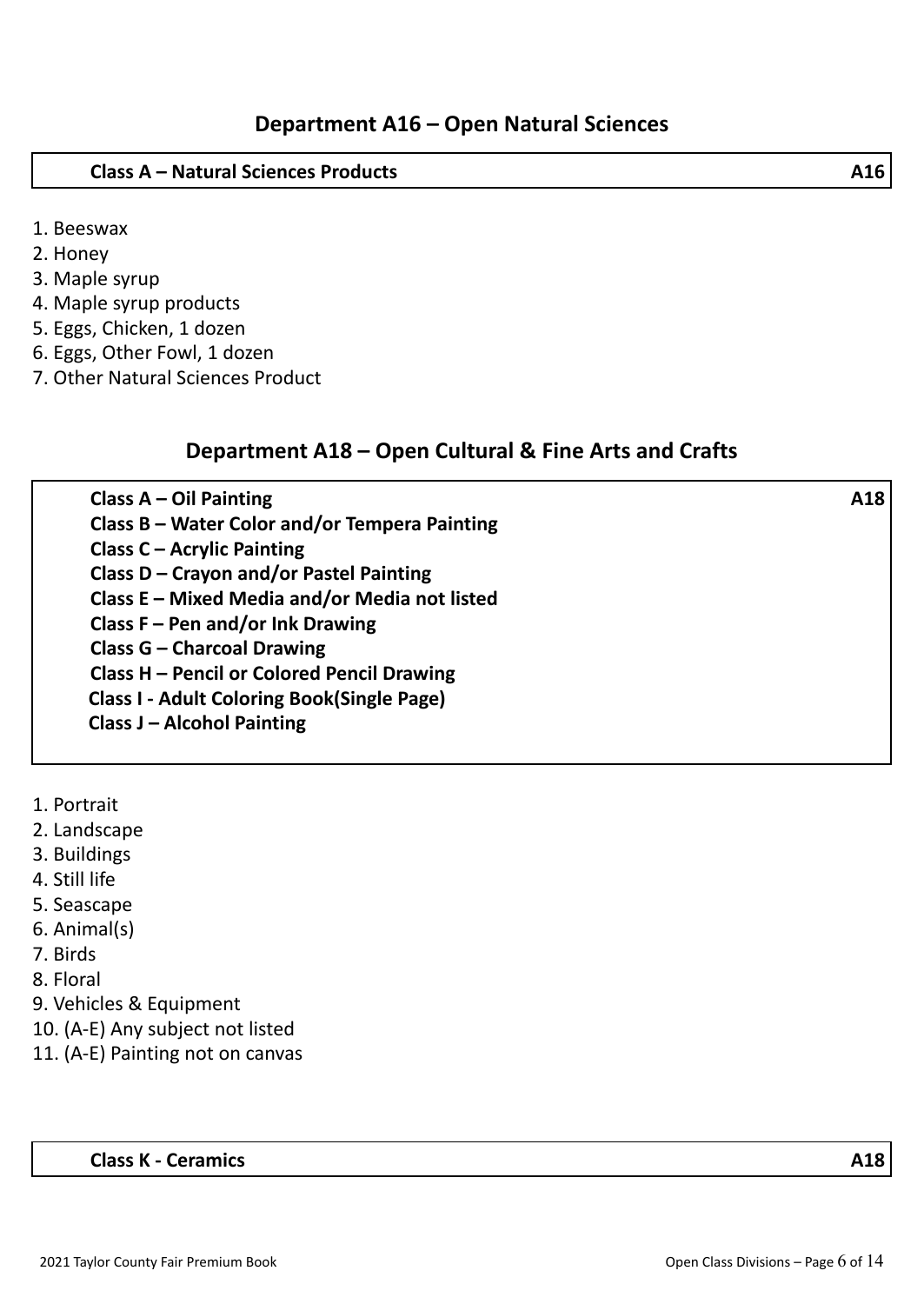- 1. Free form sculpture
- 2. Free form container
- 3. Free form other
- 4. Wheel thrown
- 5. Molded figurine
- 6. Molded container
- 7. Trivets
- 8. Other molded
- 9. Other

## **Class L – Paper Craft A18**

- 1. Handmade card
- 2. Stamped card or stationery
- 3. Scrapbook page
- 4. Calligraphy piece
- 5. Printing; block, etch, sponge
- 6. Decoupage item
- 7. Paper Making Project
- 8. Other paper craft not listed

#### **Class M - Jewelry A18**

- 1. Fabrication
- 2. Beading
- 3. Metal casting
- 4. Any other jewelry not listed

#### **Class N – Basketry A18**

- 1. Reed plaited
- 2. Reed ribbed
- 3. Reed woodbased
- 4. Reed mold
- 5. Natural materials
- 6. Willow
- 7. Gathered materials
- 8. Twining
- 9. Non wood

**Class O – Stained Glass A18**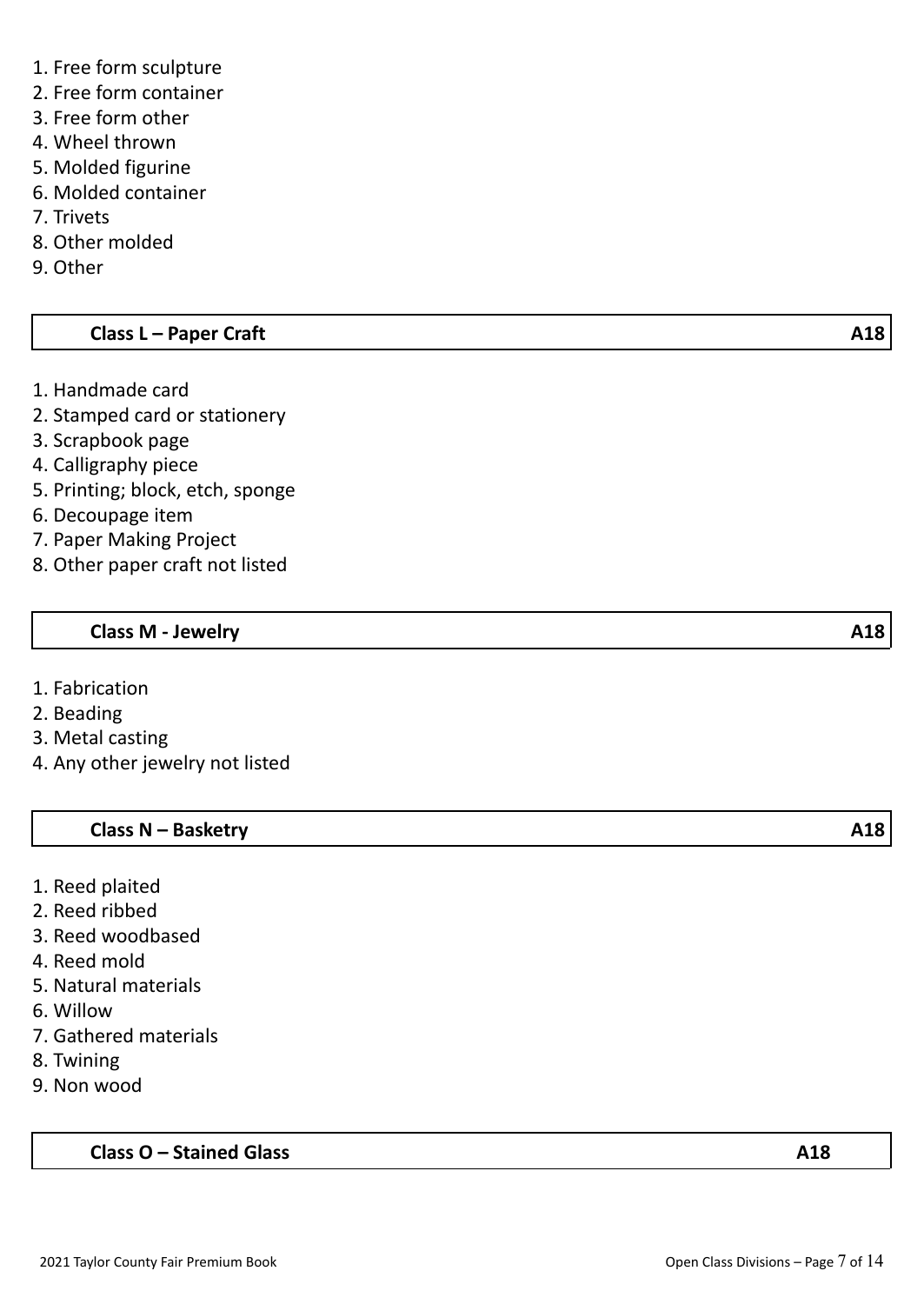- 2. Framed piece
- 3. Ornament
- 4. Other

#### **Class P – Holiday Crafts (Any Holiday) A18**

- 1. Ornament
- 2. Wall hanging
- 3. Centerpiece or arrangement
- 4. Table runner
- 5. Tree skirt
- 6. Other holiday craft

#### **Class Q – Miscellaneous Crafts A18**

- 1. 3-D Printing
- 2. Antler Carving
- 3. Glass, etching, or painting
- 4. Doll and/or toy making
- 5. Any other craft not listed above
- 6. Garden Art (Bottle, Metal Sculpture etc.)
- 7. Original writing
- 8. Poetry
- 9. Short stories

#### **Department A20 – Open Photography**

**Class A – Color Photography A20 Class B – Black & White Photography**

2021 Taylor County Fair Premium Book 2021 Taylor County Fair Premium Book 2021 Taylor County Fair Premium Book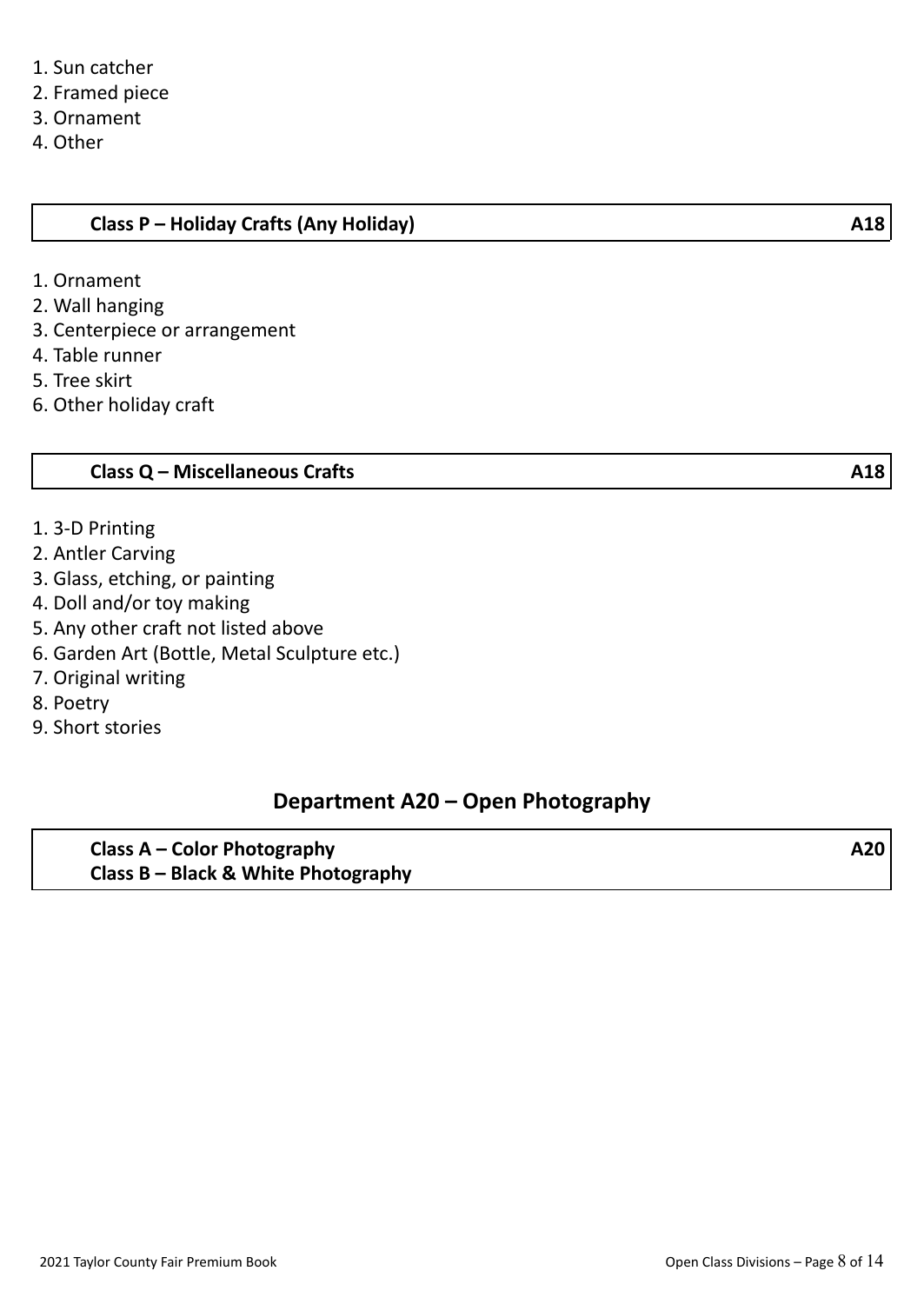- 1. Landscape/Skyscape, Sunset
- 2. Landscape/Skyscape, Trees
- 3. People/portrait
- 4. Animal(s)
- 5. Birds
- 6. Action
- 7. Computer enhanced
- 8. Buildings
- 9. Same Image Four Seasons
- 10. Reflection
- 11. Sequence (3)
- 12. Floral
- 13. Any Other Photo

# **Department A22 – Open Woodworking**

\* All entries intended to be hung, must be mounted with appropriate means to do so.

#### **Class A – Woodworking A22**

- 1. Furniture
- 2. Toy
- 3. Lawn Ornament
- 4. Birdhouse
- 5. Woodcarving
- 6. Intarsia
- 7. Painted Woodcraft
- 8. Wall Shelf or Room Accessory
- 9. Scrollwork Woodcraft
- 10. Burning Woodcraft
- 11. Any Other Woodcraft Not Listed
- 12. Recycled

# **Department A25 – Open Foods & Nutrition**

- \* All baked goods shall be homemade from a recipe unless otherwise specified.
- \* Baked goods should NOT require refrigeration, as this is not available.

#### **Class A – Cookies and Brownies A25**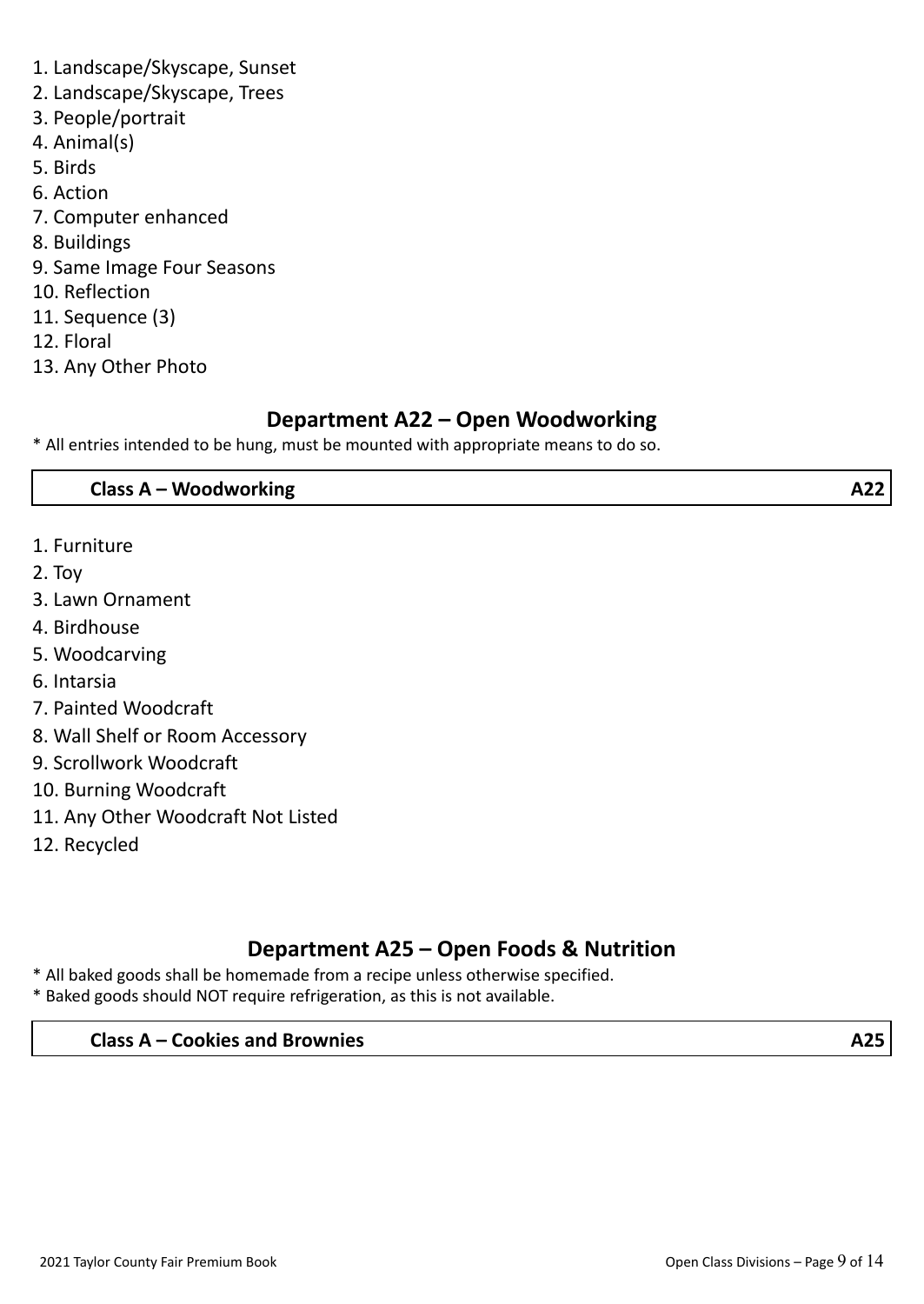### 1. Drop Cookies, plate of 3

- 2. Bar Cookies, plate of 3
- 3. Rolled Cookies, plate of 3
- 4. Refrigerator Cookies, plate of 3
- 5. No-Bake Cookies, plate of 3
- 6. Press (3)
- 7. Formed/Shaped (3)
- 8. Specialty Cookies (3)
- 9. Decorated Cookies (3)
- 10. Any Other Cookie or Brownie

## **Class B – Yeast and Quick Breads and Muffins A25**

- 1. Yeast Traditional Loaf, ½ loaf
- 2. Yeast Machine Loaf, ½ loaf
- 3. Yeast Sweet Bread, ½ loaf or plate of 3
- 4. Yeast Rolls, plate of 3
- 5. Quick Bread, ½ loaf
- 6. Muffins, plate of 3
- 7. Any Other Bread, ½ loaf

# **Class C – Cakes and Cupcakes A25**

Cake and Cupcakes should be baked from homemade recipes unless otherwise specified

Cakes shall be unfrosted, not decorated and not filled Cakes should be submitted as ½ a single layer of a round cake or as a 4 x 4 inch square of a rectangle/square cake, including at least one original corner Cupcakes are to be unfrosted and not decorated Cupcakes should be submitted as a plate of 3 \*\*Decorated cake and cupcakes may utilize a commercial boxed mix or a form(cardboard, styrofoam, etc)

- 1. Cake with Fruit (carrot, zucchini, etc.)
- 2. Any Cake
- 3. Any Cupcakes, plate of 3
- 4. Decorated Cake\*\*
- 5. Decorated Cupcake, plate of 3\*\*
- 6. Decorated Baked Good depicting Fair Theme,

"Lords & Ladies at the Taylor County Fair!"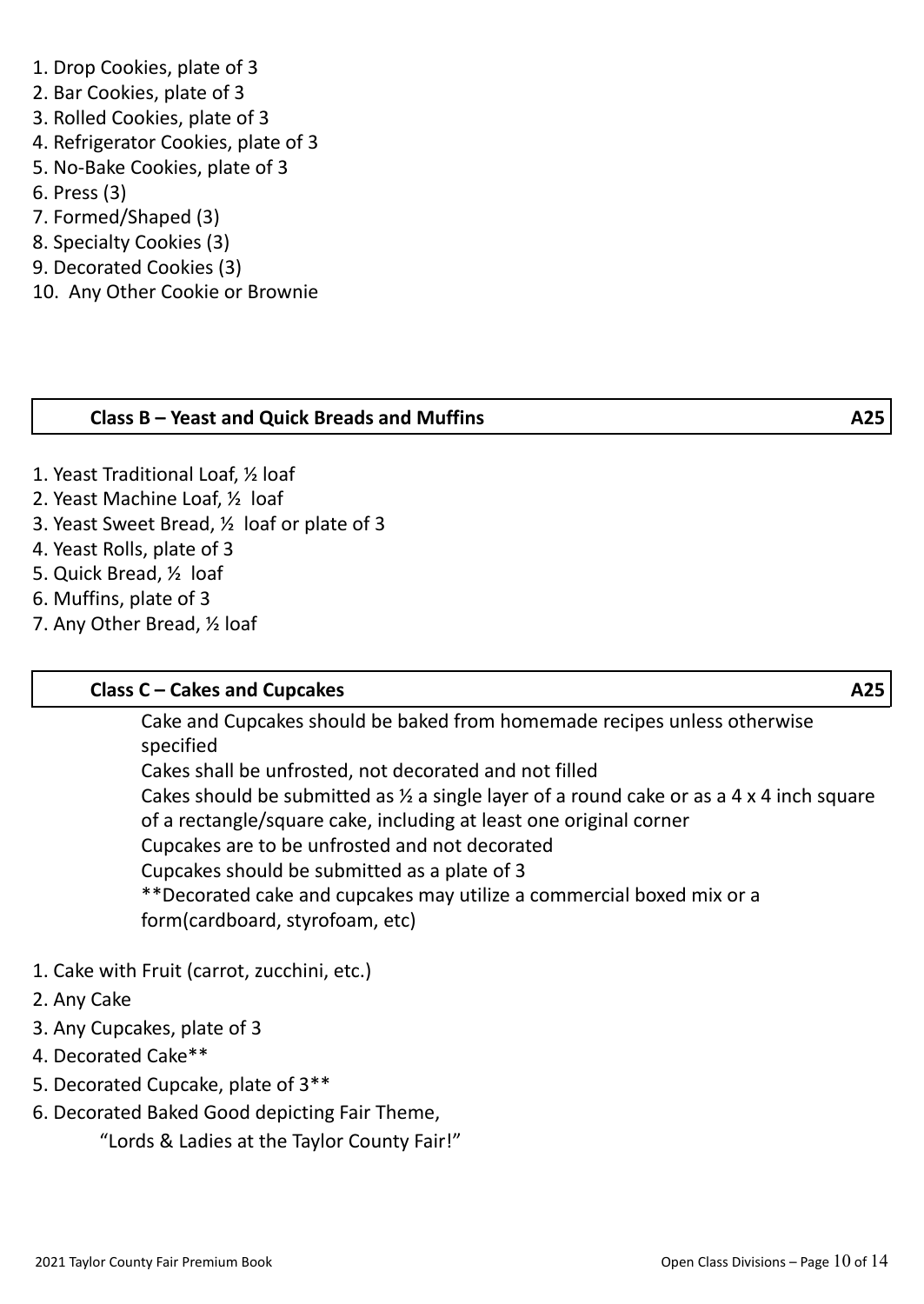- 1. Jam, variety specified
- 2. Jelly, variety specified
- 3. Salsa
- 4. Pickles
- 5. Fruit, variety specified
- 6. Vegetables, variety specified
- 7. Dried, variety specified
- 8. Other, variety specified

#### **Class E – Wine & Beer \*Label needs to include type, year, and fruit. A25**

- 1. Red wine
- 2. White wine
- 3. Other wine
- 4. Light beer
- 5. Dark beer
- 6. Apple beer
- 7. Other beer

# **Department A26 – Open Clothing**

#### **Class A – Garment Construction A26**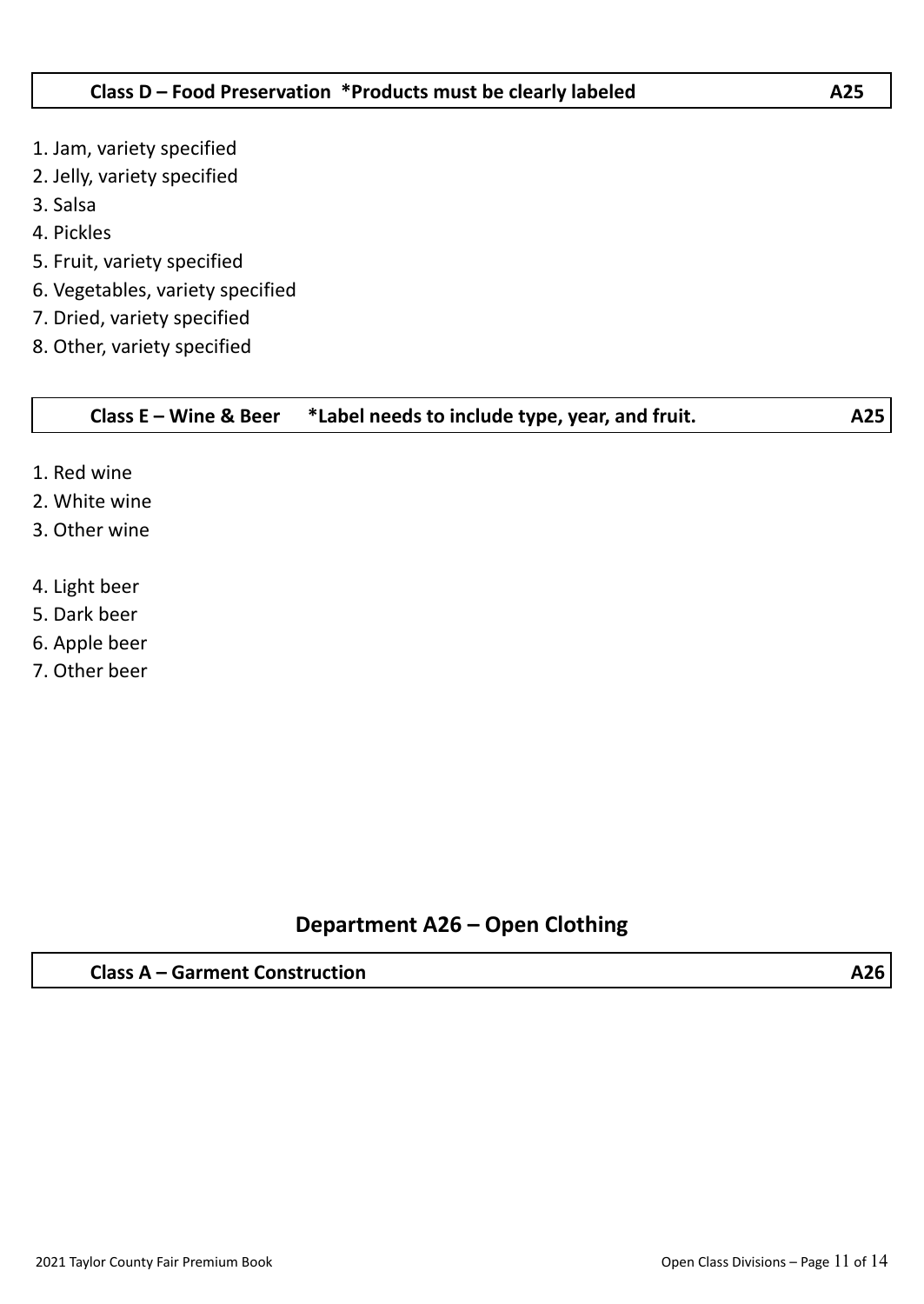- 1. Sewn
- 2. Knit
- 3. Crocheted
- 4. Recycled
- 5. Other Method
- 6. Infant Garment
- 7. Costume
- 8. Pillowcases

#### **Class B – Doll Clothes A26**

- 1. Sewn
- 2. Knit
- 3. Crocheted
- 4. Recycled
- 5. Other Method

#### **Class C – Quilts: Hand Quilted, Machine Quilted, or Tied (hanging sleeve appreciated) A26**

- 1. Large Bed hand quilted
- 2. Large Bed machine quilted
- 3. Large Bed tied
- 4. Crib Quilt all
- 5. Youth Quilt all
- 6. Lap Quilt all
- 7. Wall Quilt all
- 8. Quilt from recycled materials

#### **Class D – Quilted Items A26**

- 1. Garment
- 2. Table runner
- 3. Tree skirt
- 4. Purse
- 5. Hot pad/snack mat/coaster
- 6. Bedrunner
- 7. Other quilted item

#### **Class E – Miscellaneous Textile Arts A26**

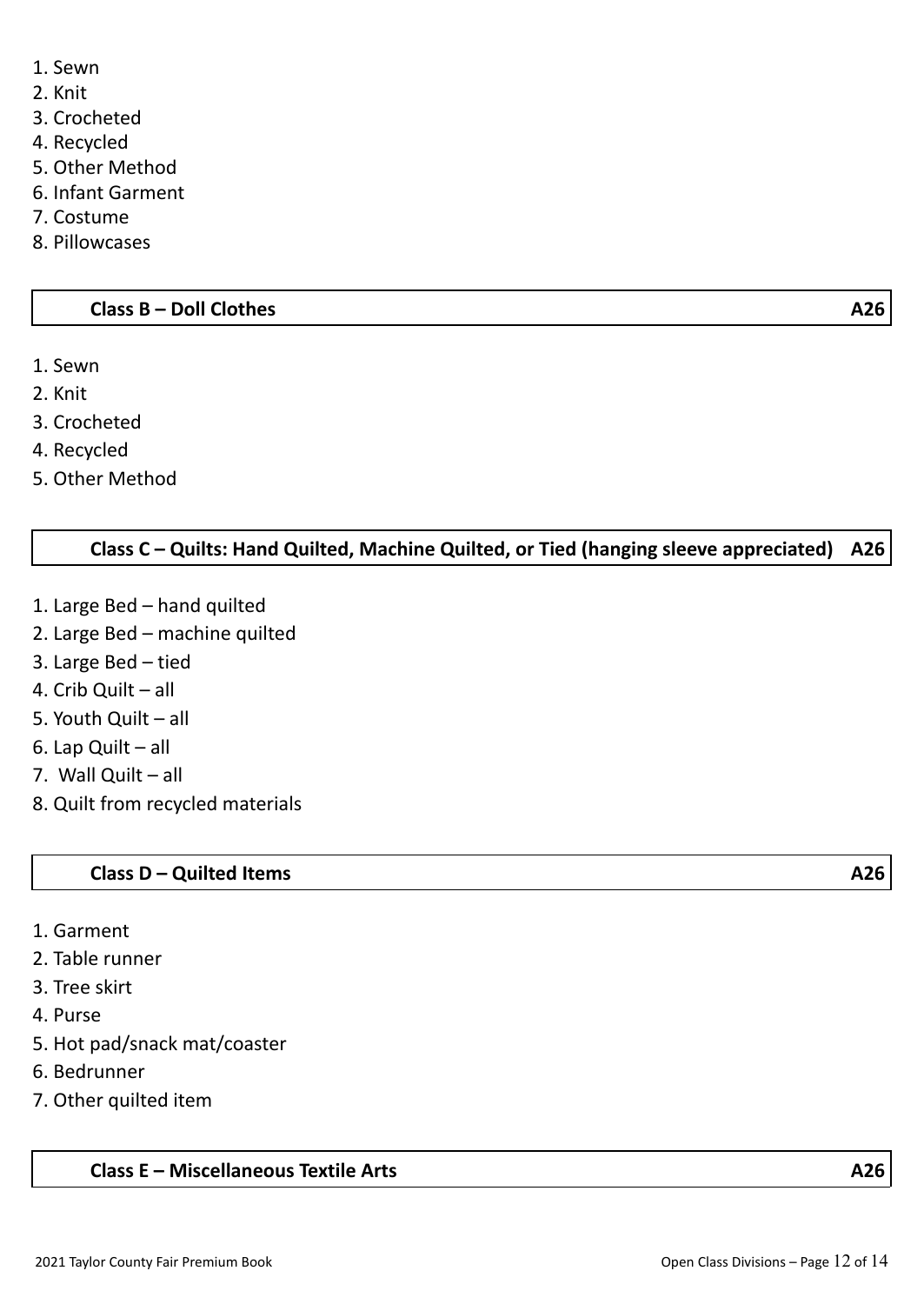- 1. Other Sewn Project
- 2. Counted Cross Stitch
- 3. Stamped Cross Stitch
- 4. Needle Point
- 5. Hand Embroidery
- 6. Machine Embroidery
- 7. Tatting
- 8. Embroidery Other
- 9. Fleece
- 10. Plastic Canvas Ornament
- 11. Plastic Canvas Household
- Accessory
- 12. Plastic Canvas Refrigerator
- Magnets
- 13. Plastic Canvas Other
- 14. Latch Hook
- 15. Other Textile Art Project

# **Department A27 – Open Knitting & Crocheting**

| Class A - Knitting       | A27 |
|--------------------------|-----|
|                          |     |
| 1. Baby Afghan           |     |
| 2. Afghan                |     |
| 3. Hat                   |     |
| 4. Scarf                 |     |
| 5. Mittens               |     |
| 6. Slippers / Socks      |     |
| 7. Other Infant item/set |     |
| 8. Sweater               |     |
| 9. Purse                 |     |
| 10. Vest                 |     |

11. Other Knit Items

**Class B – Crocheting A27**